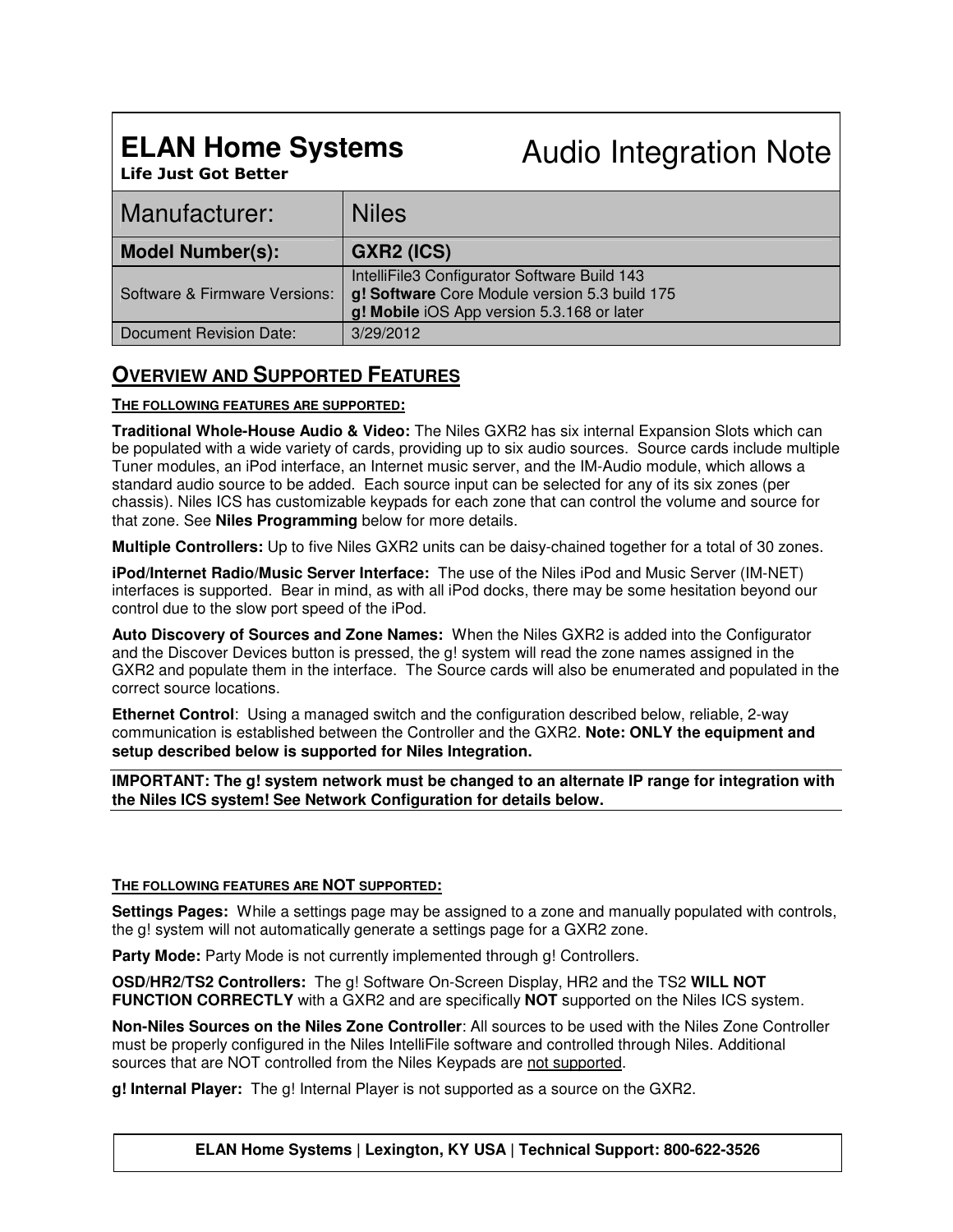**Niles IM-Server and IM-iPod Source Cards**: The IM-Server and IM-iPod cards are not supported.

**Source button icons**: Un-nammed icons in intellifile can show as icons on the Niles keypads – these icons will NOT show in the g!UI.

**RS232G**: The RS232G adapter is not supported. The Niles ICS is controlled via Ethernet ONLY. Sources integrated using the RS232G are also not supported.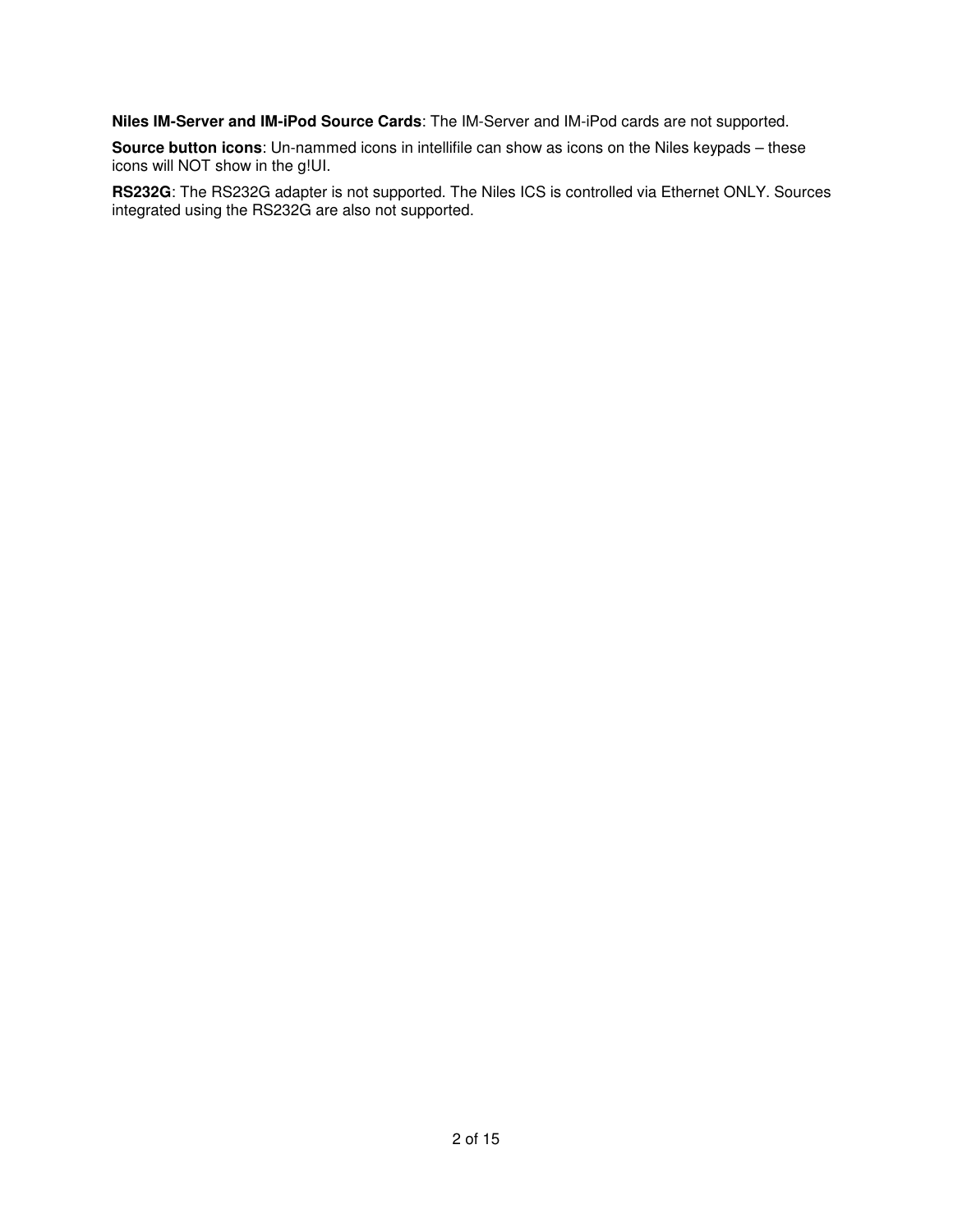### **INSTALLATION OVERVIEW**

### **CHECK SOFTWARE AND FIRMWARE:**

The tested firmware and software versions are listed in the table below. Confirm that the system to be integrated is using a version at least as new as the ones in the table. See additional notes in **Niles Programming** below.

- 1. Connect the IntelliFile3 Infrared Capture Station to your PC and the GXR2 in accordance with the Niles instructions.
- 2. To see information (firmware version, IP and mac address, etc.) of all components connected to the ICS network, select "Tools-View Current System". The IntelliFile3 should discover all devices.

| IntelliFile3 Configurator:   | Build 143             |
|------------------------------|-----------------------|
| <b>GXR2 Chassis Firmware</b> | Network: 2.0.25.1     |
|                              | Control: 2.0.40.1     |
|                              | Bridge: 2.0.6.1       |
|                              | Zone: 2.0.12.1        |
|                              | CP2NP CPLD: 3.3.0.0   |
|                              | Bridge CPLD: 0.10.0.0 |
| <b>IM-Audio</b>              | 2.0.10.1              |
| IM-iCard2                    | 2.1.0.1               |
| <b>IM-NET</b>                | 1.0.28.2              |
| <b>TM-Sirius</b>             | 2.0.5.1               |
| TM-XM                        | 2.0.5.1               |
| <u>TM-HD</u>                 | 2.0.12.1              |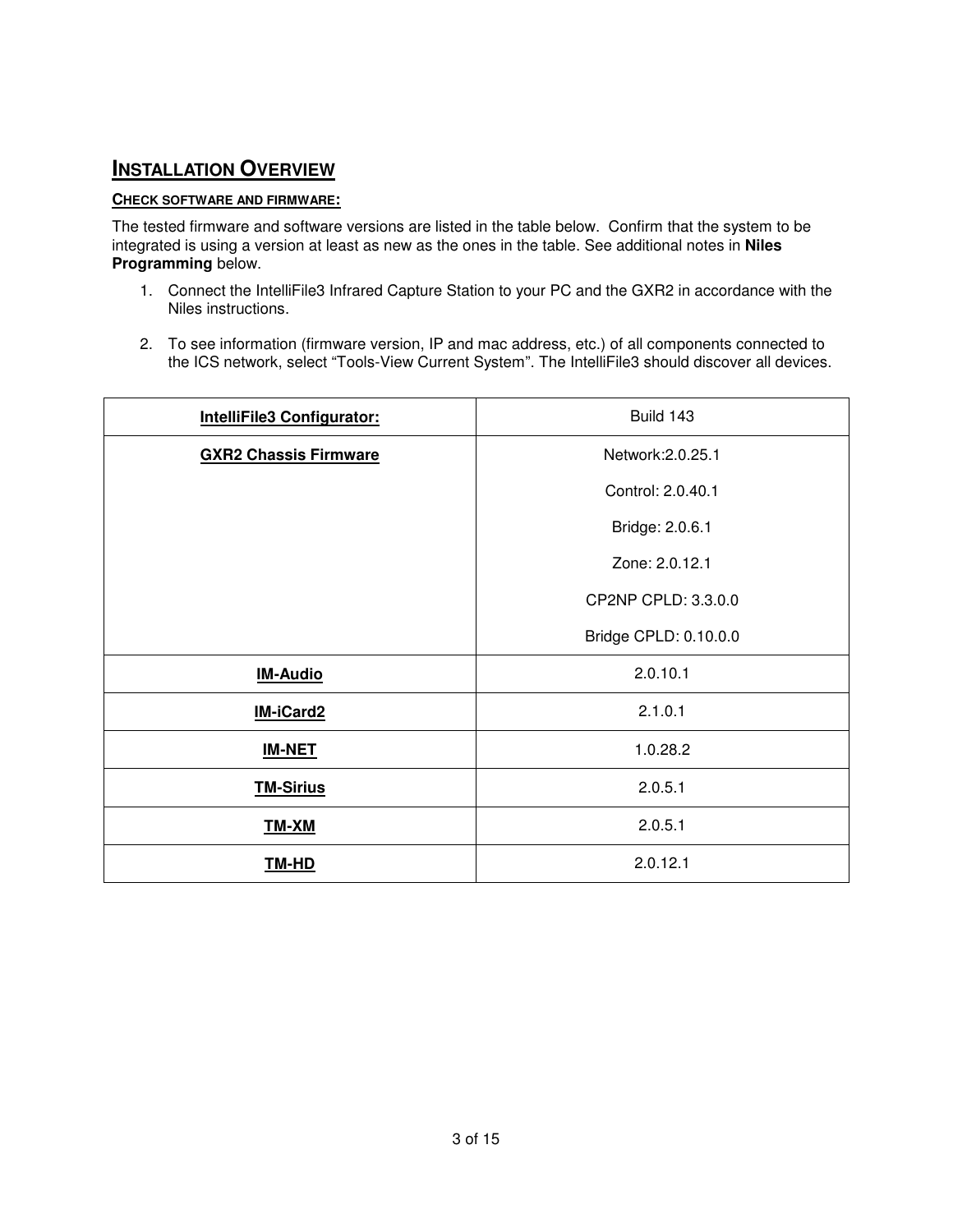#### **INSTALL SYSTEM:**

- 1. During the rough-in phase, install speaker wire for the speakers and cable for keypads, in each zone.
- 2. Also during the rough-in phase, run a Cat5 wire from the location of the Zone Controller to the Managed Switch, and a Cat5 from the Managed Switch location to the Network Assembly as needed.
- 3. Mount the speakers and keypads in each zone, and install the Zone Controller and the sources.
- 4. Setup the Niles. This consists of configuring the keypads, zones and sources using the **IntelliFile3** software as explained in the Niles documentation.
- 5. Test the entire Niles system for proper standalone operation, and ensure that all the sources play correctly in every zone, and that the keypad buttons behave correctly from the keypads.
- 6. Configure the Managed Switch, Router, g! Controller and other IP devices to work with the Niles Network. See Network Configuration Below.
- 7. Connect the **g!** system to the Niles system electrically. See the Wiring Diagrams for more information.
- 8. Configure the **g!** system for the Niles and confirm communication between it and the **g! Controller**. See g! Configuration details below.
- 9. Test the system by changing sources in a zone to confirm the correct source plays, and by testing the **g!** interface transport controls.

**NOTE:** Due to some functionality not present in the g! viewer, it is highly recommended that AT LEAST one Niles keypad be installed in the system to provide access to unsupported features.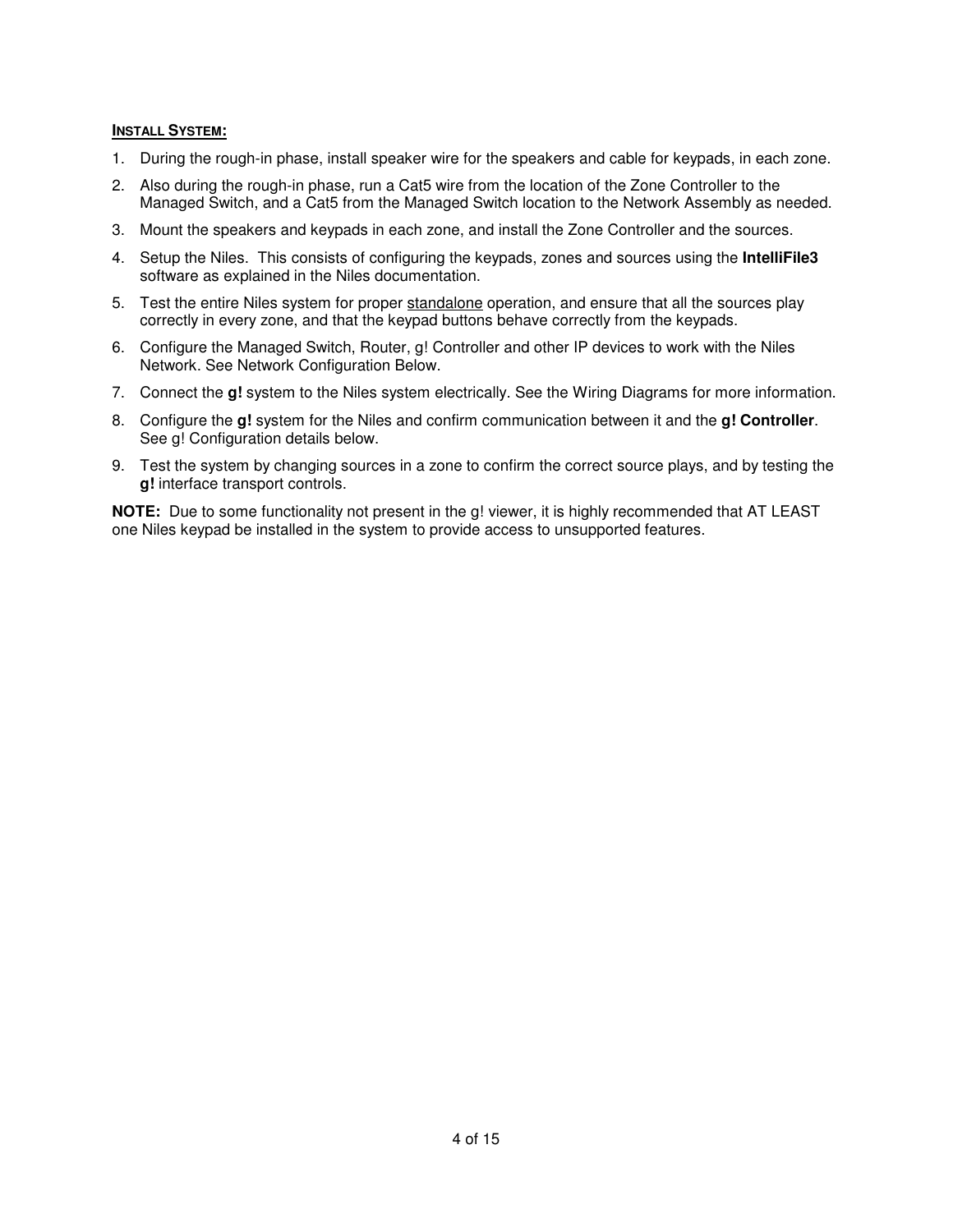### **CONNECTION DIAGRAM**



IM-NET Network to Main Router for **Internet & Local Music Access** 

#### **BILL OF MATERIALS**

| # | Device           | <b>Manufacturer</b> | <b>Part Number</b>  | Protocol               | <b>Connector Type</b>             | <b>Notes</b>             |
|---|------------------|---------------------|---------------------|------------------------|-----------------------------------|--------------------------|
|   | Niles GXR2       | <b>Niles</b>        | FG01174             | Analog/IP              | RJ45 Female, RCA Female, Terminal |                          |
|   | Niles Keypads    | <b>Niles</b>        | Various             |                        | RJ45 Female                       |                          |
|   | Cat5 Cable Assy. | Installer           | N/A                 | IP. Serial             | RJ-45 M ale X RJ-45 M ale         | Must connect all 8 wires |
|   | Managed Switch   | Netgear             | GS108T-200NAS       | <b>I</b> <sub>IP</sub> | RJ-45 Female                      | (GS108Tv2)               |
|   | Network Assembly | <b>ELAN</b>         | <b>NWA18</b>        |                        | RJ-45 Female                      |                          |
| 6 | g! Controller    | <b>ELAN</b>         | Various (Ex. HC-12) | <b>RS-232</b>          | USB "A" Female                    |                          |

**IMPORTANT:** When connecting CAT-5 to loop to Netgear GS108T-200NAS Managed Switch from the GXR2 chassis, use the "Out to Master/Expansion" port on the GXR2 chassis. The other RJ45 ports supply power to the Contact keypads which may damage your network equipment (router, etc.).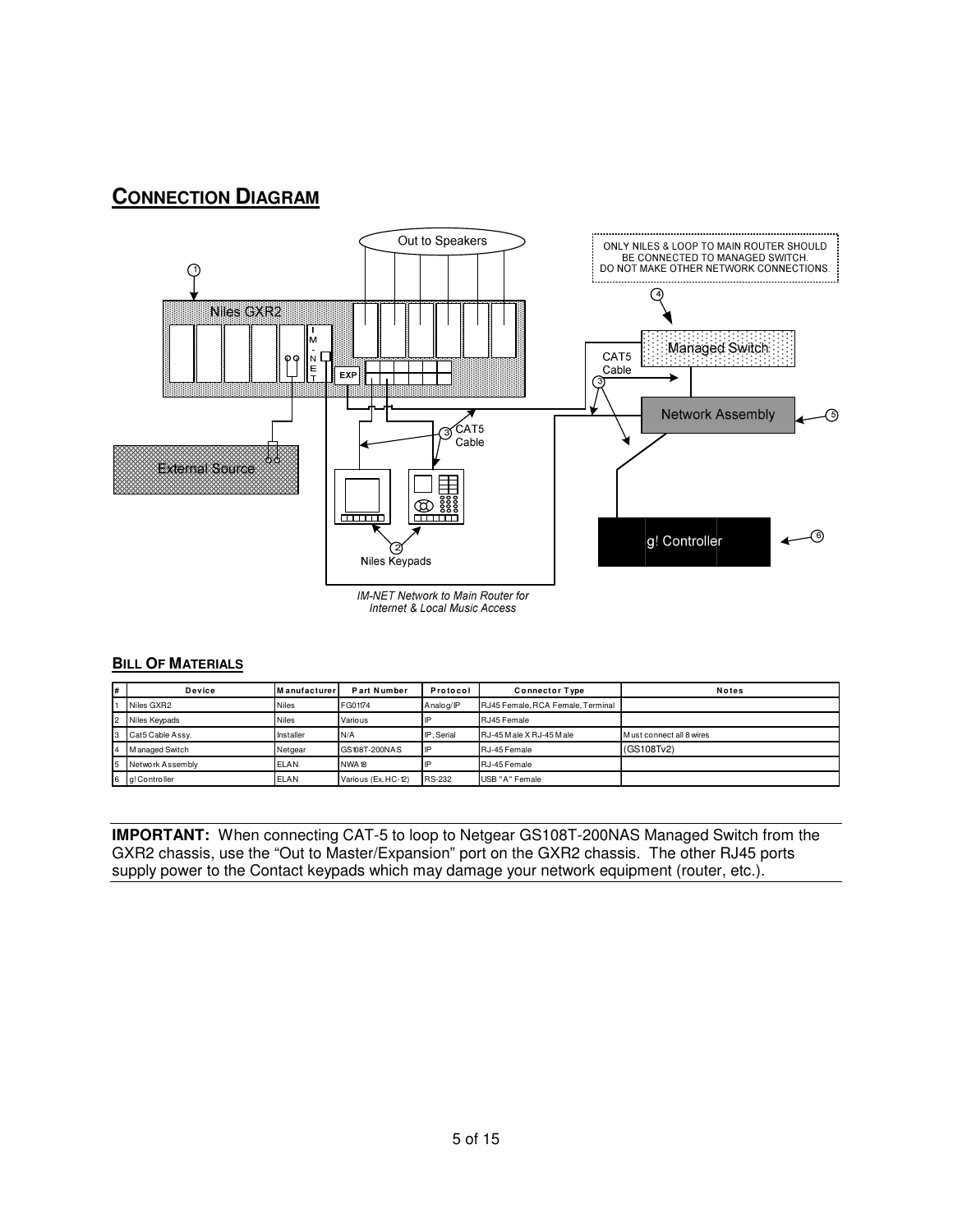### **NILES PROGRAMMING**

The Niles must be properly programmed using the IntelliFile3 prior to connection to g!. Connect the IntelliFile3 Infrared Capture Station to your PC (USB) and the GXR2 in accordance with the Niles instructions – IntelliFile software will not function without this attached. Connect the LAN jack of your PC to the programming port (RJ45) on the back of the GXR2.

**NOTE:** You must make your PC a part of the Niles network by assigning it the following IP Address and Subnet Mask: IP: 10.100.0.250, Mask: 255.255.0.0. This can be managed automatically through the Niles IntelliFile software.

### **SETTING UP SOURCES AND ZONES:**

The GXR2 provides a modular approach to setting up your audio system. The chassis has six slots for expansion cards, providing the installer with many customization options. A number of modules are available from Niles to plug into these slots, including various tuners, iPod interconnects, Audio Servers, and straight audio input modules- see the table below for a complete list.

| <b>Module Type:</b>               | <b>Part Number:</b> |
|-----------------------------------|---------------------|
| iPod Connection Module            | IM-iCard2           |
| <b>XM Tuner Module</b>            | TM-XM               |
| <b>Sirius Tuner Module</b>        | <b>TM-SIRIUS</b>    |
| <b>AM/FM Tuner Module</b>         | TM-AM/FM            |
| Audio Input Module                | <b>IM-AUDIO</b>     |
| <b>HD Radio Tuner Module</b>      | TM-HD/R             |
| <b>Streaming Internet Content</b> | <b>IM-NET</b>       |

Using the IntelliFile3 software, configure each of the sources. Assign the Zone names as well, and configure the zone keypads.

Setup sources in the Niles for full control from Niles Keypads. All buttons and commands must be setup for proper control from Niles keypads. Note that buttons and commands created here will automatically populate in the g! system, and are required for control of sources from the g! system. Buttons on the Audio card must be named for proper display in the g! UI. Un-named buttons do not show as icons in the g UI.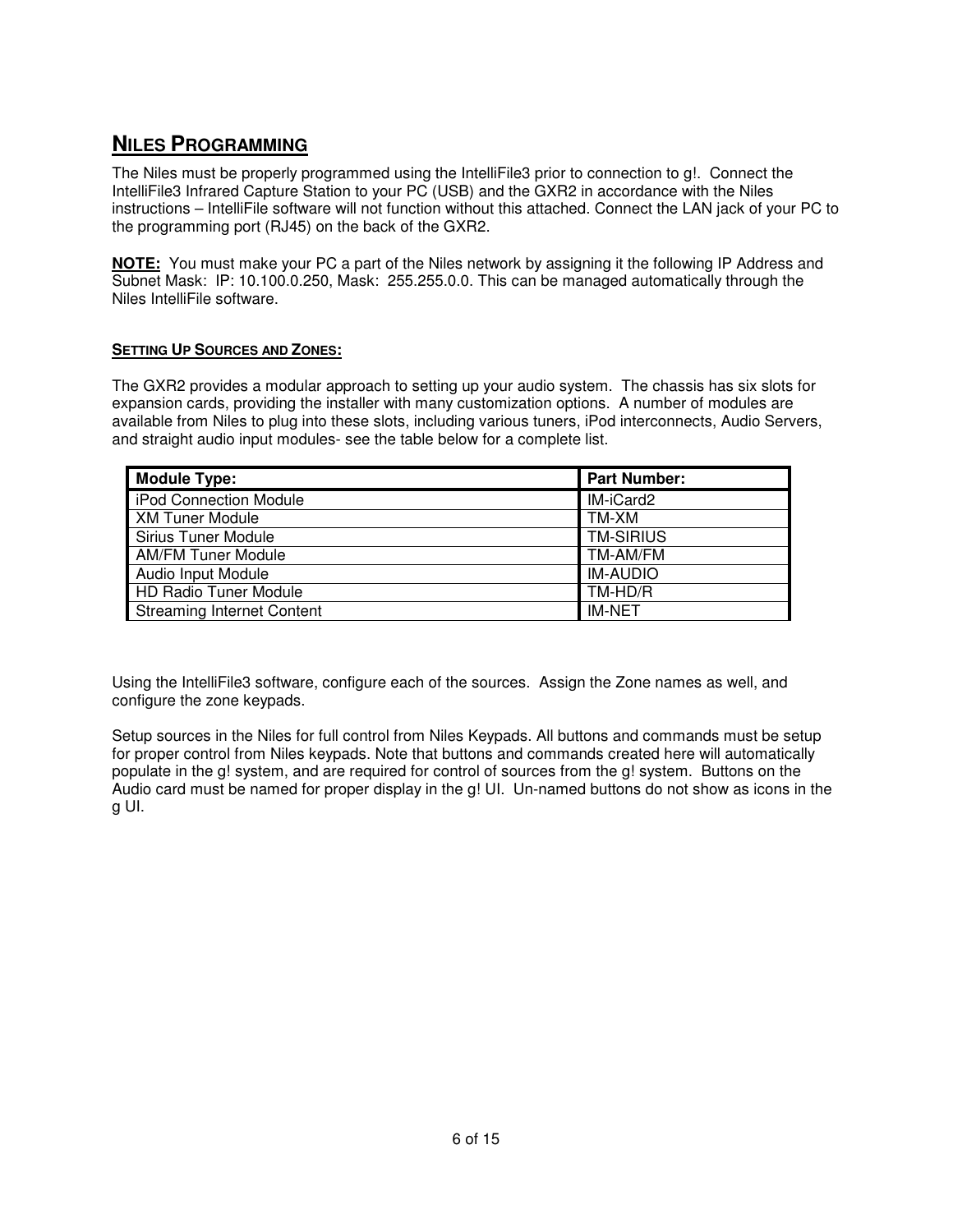### **NETWORK CONFIGURATION**

Integration with the Niles ICS system is completed via Ethernet, and requires the standard g! network be configured specifically to work with the Niles equipment. Niles ICS uses Ethernet internally to communicate with all its keypads, and the HC Controller must be able to communicate on this same network with the Niles for proper control and feedback. However, it is also important to keep the g! touch screens, and other network devices separated from the Niles network to prevent any interactions and allow appropriate network range and function for all devices. To accomplish this, the HC Controller and its network of devices are changed to a network adjacent to the Niles internal network, and a Managed Switch is placed between the networks to filter certain network messages and prevent cross talk. **The g! and Niles network must be configured in this specific manner for proper function.**

The following steps detail configuring the Netgear ProSafe SmartSwitch GS108T-200NAS (GS108Tv2) (Managed Switch), the Network Assembly/g! Router (DIR-628), and the HC Controller to the correct network configuration for integration of the Niles ICS system. These steps are intended as a general guide, and may vary somewhat if you are using alternate network gear. *Bear in mind that Elan Support is only available with the network gear described below.* 

### **NETWORK DIAGRAM**



Note you may have additional static addressed network gear that must also be changed to work with the new network setup—see the appropriate Integration Notes or manufacturer documentation for instructions on how to alter the IP of all your network devices.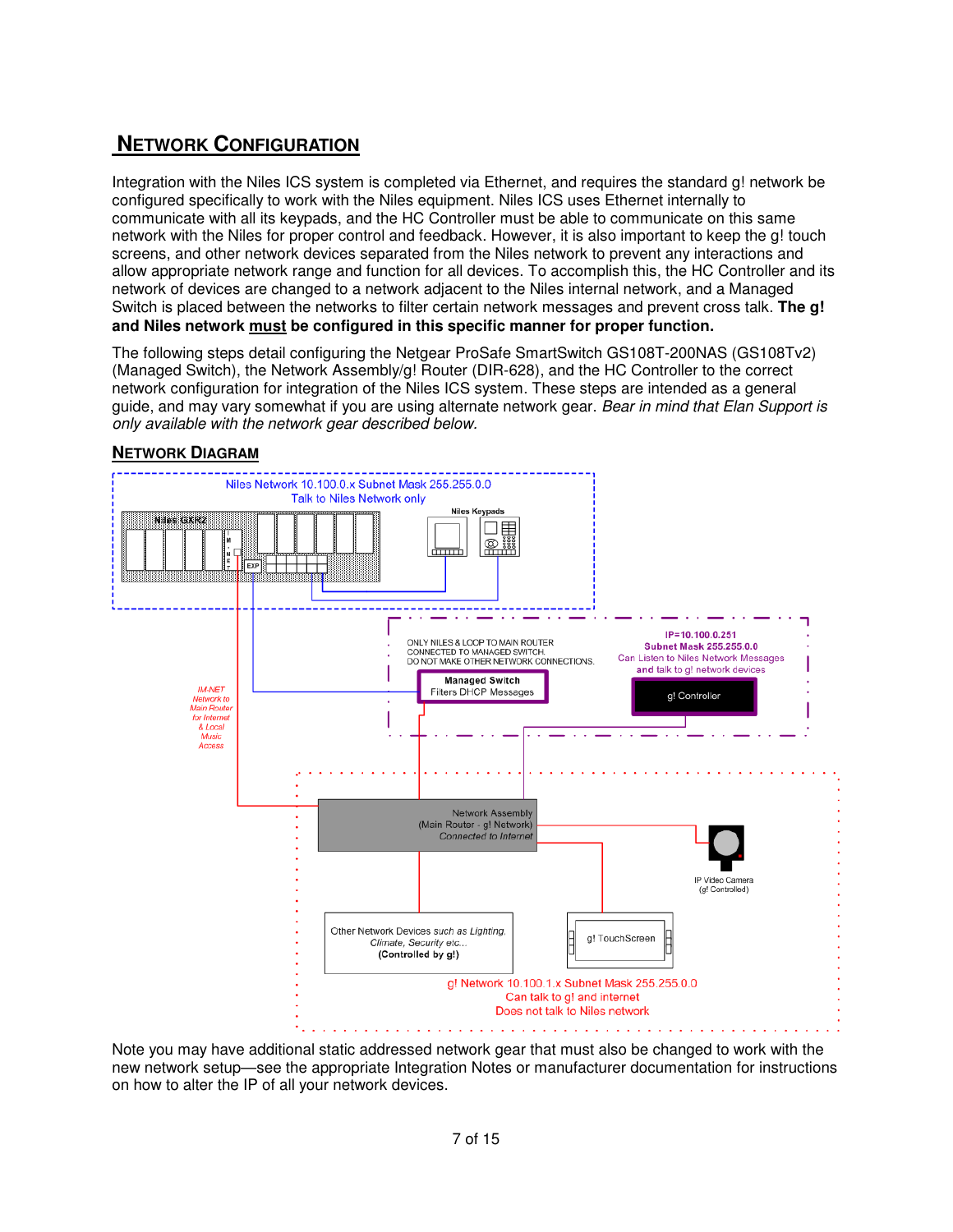#### **To recap, below is a list of the important details of the Niles and g! network setup:**

- Niles network utilizes a 10.100.0.x subnet and DHCP for all its keypad devices by default.
- Niles network utilizes a 255.255.0.0 subnet mask by default.
- Niles ICS network configuration is hardcoded and may not be changed.
- The g! Controller must be able to communicate with the Niles network for proper control and feedback, and should be configured to a static IP of 10.100.0.251
- The g! Controller may be configured to use the Niles network and its devices to use an adjacent network, 10.100.1.x. Using proper subnet mask settings of 255.255.0.0, the g! Controller is able to communicate with both g! devices, and the Niles ICS.
- A Managed Switch must be installed between the Niles and Elan networks and configured to filter certain network messages (DHCP) and prevent interaction. **IMPORTANT: Only the Niles and loop to main network should be connected to the Managed Switch.**
- The g! Network Router is configured to the 10.100.1.x network instead of the default 192.168.0.x network, and otherwise performs normally.
- Elan g! DHCP network devices should change automatically with the g! router and require no further special configuration.
- Other Static addressed network items used by g! must be manually changed to the 10.100.1.x network to work with the g! controller.

#### **NETWORK CONNECTIONS AND PROGRAMMING:**

- 1. Prior to completing the below steps, the g! Controller, g! Router/Network Assembly, Netgear Managed Switch and Niles should all be powered up and functioning.
	- a) The Niles should not be connected to any g! networking gear at this time.
	- b) The Netgear Managed Switch should be connected ONLY to the g! Router at this time.
	- c) These steps assume your computer is connected and receiving its address dynamically (DHCP) from the g! router.
- 2. Configure the Netgear Managed Switch:

Note: The steps below expect a fresh out of the box unit, and all steps listed below are for the following device/firmware, as listed on the System Information section of the Netgear GS108T's web GUI:

| <b>Versions</b> |              |                  |
|-----------------|--------------|------------------|
| Model Name      | Boot Version | Software Version |
| GS108Tv2        | B5.1.0.2     | 5.0.2.22         |

*If you are not using a fresh out of the box unit, you may need to factory default the unit according to Netgear manufacturer instructions. Contact Netgear for details.* 

a) Login to its default IP of 192.168.0.239, by typing http:// 192.168.0.239 into your web browser. The default password is "password" (without the quotes). Click "Login" to enter the web configuration.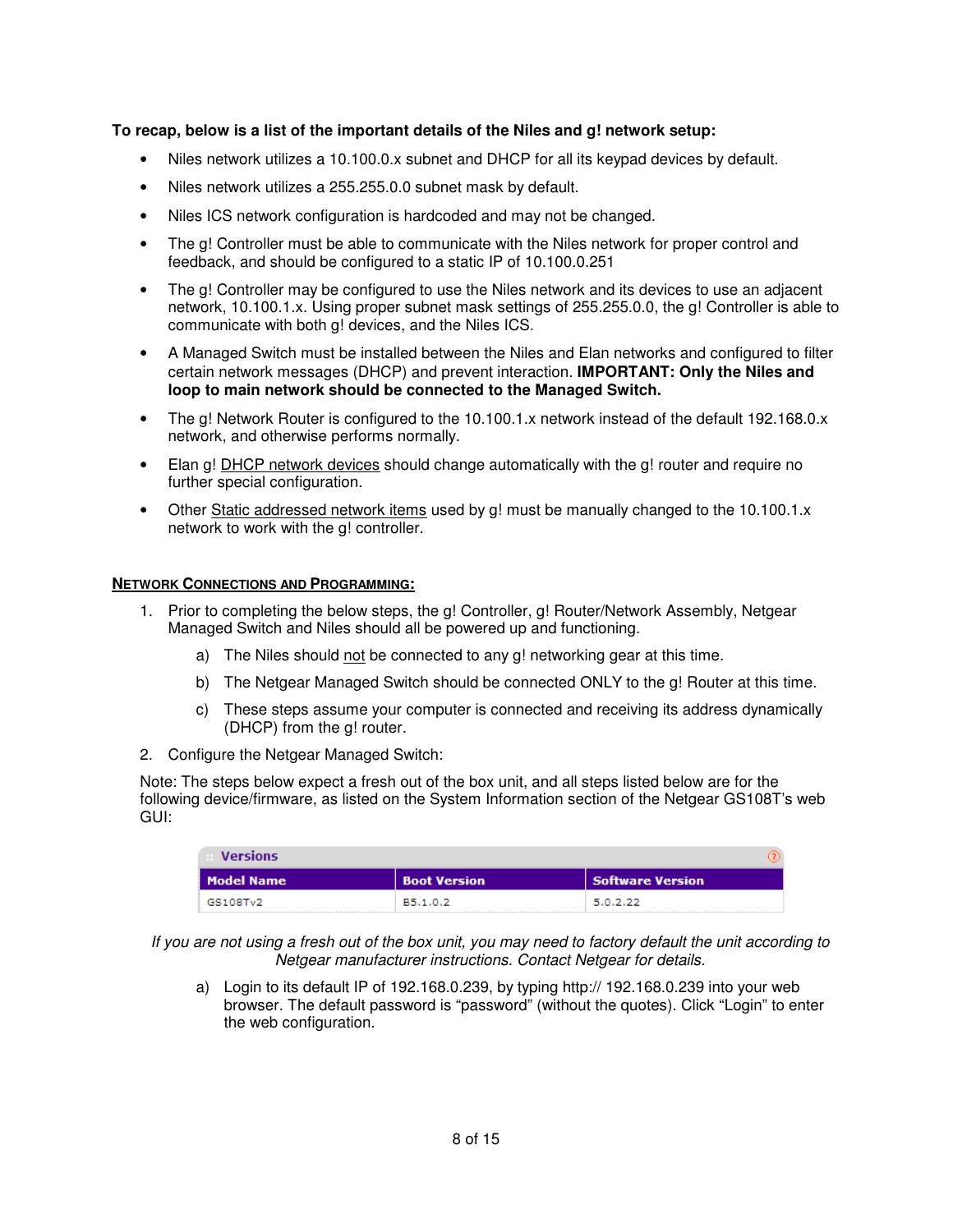b) Enable DHCP Filtering by Choosing System > Services> DHCP Filtering>Configuration. In the Admin Mode field, select ENABLE, and then click Apply to save the changes. **NETGEAR** 

| System                                                    | Switching |  | QoS                  | Security | Monitoring                    | Maintenance | Help |  |
|-----------------------------------------------------------|-----------|--|----------------------|----------|-------------------------------|-------------|------|--|
| Device View   SNMP   LLDP   Services<br><b>Management</b> |           |  |                      |          |                               |             |      |  |
| <b>v</b> DHCP Filtering<br>» Configuration                |           |  | <b>Configuration</b> |          |                               |             |      |  |
| » Interface<br>Configuration                              |           |  | <b>Configuration</b> |          |                               |             | ⋒    |  |
|                                                           |           |  | <b>Admin Mode</b>    |          | $\bigcap$ Disable<br>⊙ Enable |             |      |  |

c) Configure DHCP Filtering by clicking Interface Configuration on left sidebar. Select the "All" section from the Ports – LAGS – ALL section. Verify the trust mode is DISABLED for all ports. If needed, set all ports to Disabled and then click Apply to save the changes.

| System                         | Switching          | Security<br>QoS                | Monitoring<br>Maintenance    | Help     |
|--------------------------------|--------------------|--------------------------------|------------------------------|----------|
| Management !                   | <b>Device View</b> | SNMP   LLDP  <br>Services      |                              |          |
| <b>v</b> DHCP Filtering        |                    | <b>Interface Configuration</b> |                              |          |
| » Configuration<br>» Interface |                    | <b>Interface Configuration</b> |                              | $\Omega$ |
| Configuration                  | <b>PORTS</b>       | All<br>LAGS                    | <b>GO TO INTERFACE</b><br>GO |          |
|                                |                    | <b>Interface</b>               | <b>Trust Mode</b>            |          |
|                                | П                  |                                | $\mathbf{F}$                 |          |
|                                | г                  | q1                             | Disabled                     |          |
|                                | п                  | g2                             | Disabled                     |          |
|                                | п                  | q3                             | Disabled                     |          |
|                                | г                  | q <sub>4</sub>                 | Disabled                     |          |
|                                | г                  | q5                             | Disabled                     |          |
|                                | п                  | g6                             | Disabled                     |          |
|                                | п                  | g7                             | Disabled                     |          |
|                                | г                  | 98                             | <b>Disabled</b>              |          |
|                                | г                  | $\mathbf{11}$                  | Disabled                     |          |
|                                | г                  | 12                             | Disabled                     |          |
|                                | п                  | 13                             | Disabled                     |          |

d) Change its static IP to work on the new network by entering System> Management> IP Configuration. Ensure the "Static IP Address" radio button is selected, then enter in a IP Address of 10.100.1.10 (note—this is the default IP of the first AP in a default g! network configuration. Adjust your AP's as needed. Enter Subnet mask of 255.255.0.0, and Default Gateway of 10.100.1.1. Click Apply to save settings when finished.

| Switching<br>System                             | QoS<br>Security                                                       | Monitoring<br>Maintenance | Help |  |  |
|-------------------------------------------------|-----------------------------------------------------------------------|---------------------------|------|--|--|
| Device View<br>Management !                     | SNMP   LLDP  <br><b>Services</b>                                      |                           |      |  |  |
| <b>System Information</b><br>v IP Configuration | <b>IP Configuration</b>                                               |                           |      |  |  |
| $\frac{1}{2}$ Time                              | ඹ<br><b>IP Configuration</b>                                          |                           |      |  |  |
| <b>Denial of Service</b>                        | <b>Dynamic IP Address (DHCP)</b><br>O.                                |                           |      |  |  |
| <b>DNS</b>                                      | <b>Dynamic IP Address (BOOTP)</b><br>C.<br><b>6 Static IP Address</b> |                           |      |  |  |
| <b>Green Ethernet Configuration</b>             | <b>TP Address</b>                                                     | 10.100.1.10               |      |  |  |
|                                                 | <b>Subnet Mask</b>                                                    | 255.255.0.0               |      |  |  |
|                                                 | <b>Default Gateway</b>                                                | 10.100.1.1                |      |  |  |
|                                                 |                                                                       |                           |      |  |  |

e) Unit should reboot. Network access may be unavailable until the router has been changed in the next step.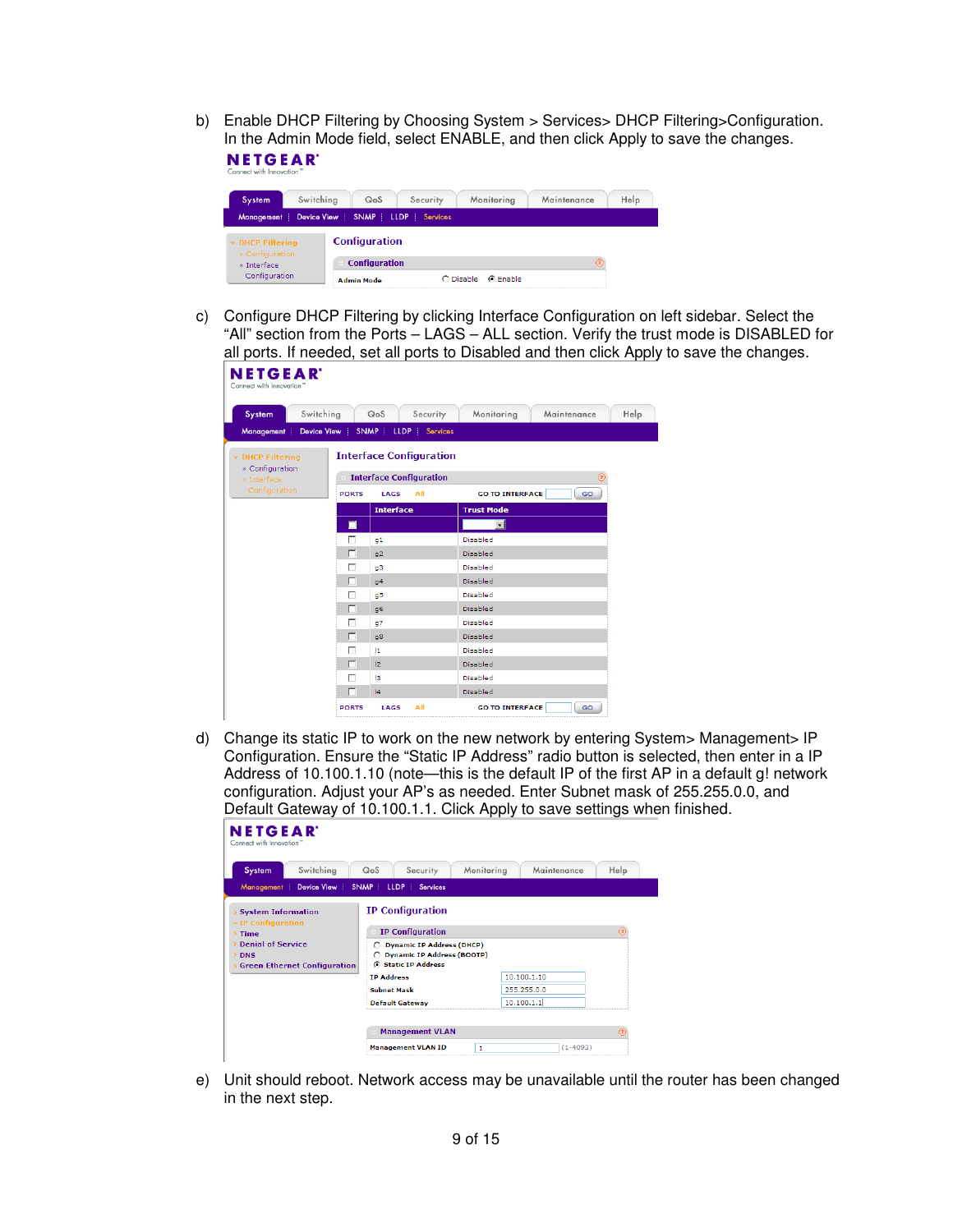- 3. Configure the g! Controller
	- a) Configure IP settings on the g! controller to move it to a static IP on the new network. To change the HC Controllers IP, simply click on the System Name in Local Systems in g! Connect to highlight it, then click the "Configure IP Info…" button.
	- b) Enter settings as shown in the screen shot:

| <b>IP Settings</b> |           |                       |  |          |  |
|--------------------|-----------|-----------------------|--|----------|--|
| <b>IP Address</b>  |           | 10 . 100 . 0 . 251    |  |          |  |
| Subnet Mask        | 255.255.0 |                       |  | $\sim$ 0 |  |
| Default Gateway    |           | $10$ $.100$ $.1$ $.1$ |  |          |  |
| <b>DNS Server</b>  |           | $10$ $.100$ $.1$ $.1$ |  |          |  |
|                    |           |                       |  |          |  |
|                    | Cancel    |                       |  | 0K       |  |

- c) Click OK—the controller will reboot. Network access may be unavailable until the router has been changed in the next step.
- 4. Configure the g! Router (DIR-628):
	- a) Login to the router. Open a web browser and type in  $\frac{http://192.168.0.1}{192.168.0.1}$  to open the D-Link Web GUI. Enter default credentials of Username: Admin and click the **Log In** button. (There is no password by default).
	- b) Change the IP and DHCP settings to the new network. Click the **Setup** tab along the top, and then click the **Network Settings** button on the left. Edit the following settings:
		- Under Router Settings, Change the Router IP Address to **10.100.1.1** and the subnet mask to **255.255.0.0**
		- Under DHCP Server Settings, Change the DHCP IP Address Range to "**10.100.1.150** to **10.100.1.250**"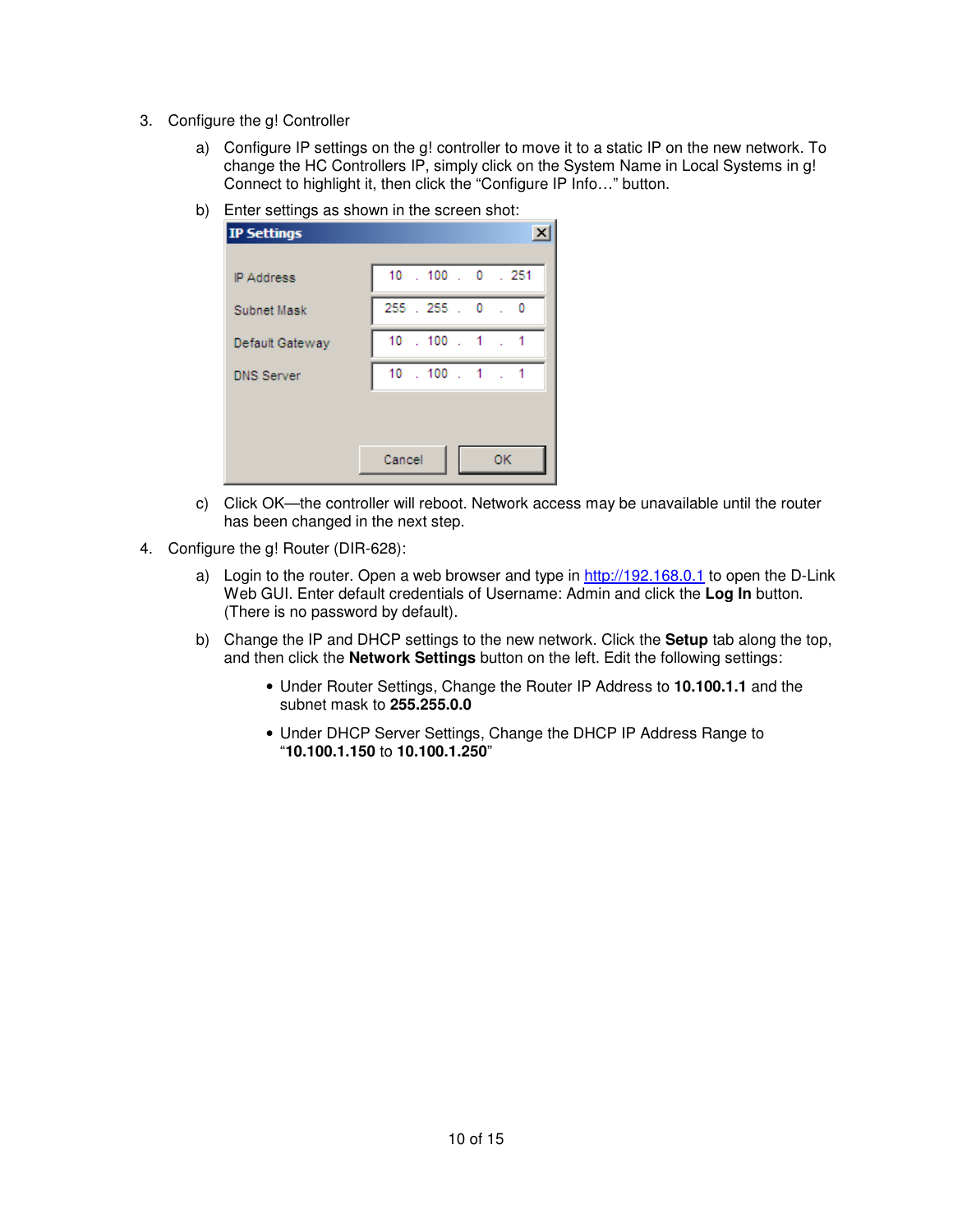• Scroll to the top and click **Save Settings** when done.

| DIR-628                  | <b>SFTUP</b>                                                                                                                                                                                                                                                                                                               | <b>ADVANCED</b>                                                                                                                            | <b>TOOLS</b>                                                                                     | <b>STATUS</b> |  |  |  |  |  |  |
|--------------------------|----------------------------------------------------------------------------------------------------------------------------------------------------------------------------------------------------------------------------------------------------------------------------------------------------------------------------|--------------------------------------------------------------------------------------------------------------------------------------------|--------------------------------------------------------------------------------------------------|---------------|--|--|--|--|--|--|
| <b>INTERNET</b>          | <b>NETWORK SETTINGS</b>                                                                                                                                                                                                                                                                                                    |                                                                                                                                            |                                                                                                  |               |  |  |  |  |  |  |
| <b>WIRELESS SETTINGS</b> |                                                                                                                                                                                                                                                                                                                            |                                                                                                                                            | Use this section to configure the internal network settings of your router and also to configure |               |  |  |  |  |  |  |
| NETWORK SETTINGS         | the built-in DHCP Server to assign IP addresses to the computers on your network. The IP<br>Address that is configured here is the IP Address that you use to access the Web-based                                                                                                                                         |                                                                                                                                            |                                                                                                  |               |  |  |  |  |  |  |
| <b>USB SETTINGS</b>      |                                                                                                                                                                                                                                                                                                                            | management interface. If you change the IP Address here, you may need to adjust your PC's<br>network settings to access the network again. |                                                                                                  |               |  |  |  |  |  |  |
|                          | Don't Save Settings<br>Save Settings                                                                                                                                                                                                                                                                                       |                                                                                                                                            |                                                                                                  |               |  |  |  |  |  |  |
|                          | <b>ROUTER SETTINGS</b>                                                                                                                                                                                                                                                                                                     |                                                                                                                                            |                                                                                                  |               |  |  |  |  |  |  |
|                          | Use this section to configure the internal network settings of your router. The IP Address that is<br>configured here is the IP Address that you use to access the Web-based management interface.<br>If you change the IP Address here, you may need to adjust your PC's network settings to access<br>the network again. |                                                                                                                                            |                                                                                                  |               |  |  |  |  |  |  |
|                          |                                                                                                                                                                                                                                                                                                                            | Router IP Address:  10, 100, 1, 1                                                                                                          |                                                                                                  |               |  |  |  |  |  |  |
|                          |                                                                                                                                                                                                                                                                                                                            | Subnet Mask: 255.255.0.0                                                                                                                   |                                                                                                  |               |  |  |  |  |  |  |
|                          |                                                                                                                                                                                                                                                                                                                            | Device Name: DIR-628                                                                                                                       |                                                                                                  |               |  |  |  |  |  |  |
|                          |                                                                                                                                                                                                                                                                                                                            | <b>Local Domain Name: ELAN</b>                                                                                                             | (optional)                                                                                       |               |  |  |  |  |  |  |
|                          |                                                                                                                                                                                                                                                                                                                            | Enable DNS Relay: $\nabla$                                                                                                                 |                                                                                                  |               |  |  |  |  |  |  |
|                          | <b>DHCP SERVER SETTINGS</b>                                                                                                                                                                                                                                                                                                |                                                                                                                                            |                                                                                                  |               |  |  |  |  |  |  |
|                          | on your network.                                                                                                                                                                                                                                                                                                           |                                                                                                                                            | Use this section to configure the built-in DHCP Server to assign IP addresses to the computers   |               |  |  |  |  |  |  |
|                          |                                                                                                                                                                                                                                                                                                                            | Enable DHCP Server: M                                                                                                                      |                                                                                                  |               |  |  |  |  |  |  |
|                          |                                                                                                                                                                                                                                                                                                                            | <b>DHCP IP Address Range:</b> 10, 100, 1, 150                                                                                              | to 10.100.1.250                                                                                  |               |  |  |  |  |  |  |
|                          |                                                                                                                                                                                                                                                                                                                            | <b>DUCD Longo Timor</b> Longo                                                                                                              | <b>Contact Avenue</b>                                                                            |               |  |  |  |  |  |  |

- The unit will reboot. After the reboot is complete, log back in by typing the new IP of http://10.100.1.1 into your web browser. Note you may need to "Repair" the internet connection or restart your computer before you will get a new address and be able to see the router again.
- c) Alter Port Forwarding to work with the new g! Controller IP address by clicking on the **Advanced** button near the top of the screen, then **Virtual Server**. Typically the port forwards are already present, and you may simply **alter the IP addresses** of the four port forwards as shown (from **192.168.0.2** to **10.100.0.251**), **check the boxes**, and then click **Save Settings**:

| DIR-628                                |                | <b>SETUP</b>                                                                                       | <b>ADVANCED</b>                                                                                                                                   |                          | <b>TOOLS</b>                  | <b>STATUS</b>                                                            |  |  |
|----------------------------------------|----------------|----------------------------------------------------------------------------------------------------|---------------------------------------------------------------------------------------------------------------------------------------------------|--------------------------|-------------------------------|--------------------------------------------------------------------------|--|--|
| <b>VIRTUAL SERVER</b>                  |                | <b>VIRTUAL SERVER</b>                                                                              |                                                                                                                                                   |                          |                               |                                                                          |  |  |
| PORT FORWARDING                        |                | The Virtual Server option allows you to define a single public port on your router for redirection |                                                                                                                                                   |                          |                               |                                                                          |  |  |
| <b>APPLICATION RULES</b>               |                |                                                                                                    | to an internal LAN IP Address and Private LAN port if required. This feature is useful for hosting<br>online services such as FTP or Web Servers. |                          |                               |                                                                          |  |  |
| <b>OOS ENGINE</b>                      |                | Save Settings                                                                                      | Don't Save Settings                                                                                                                               |                          |                               |                                                                          |  |  |
| <b>NETWORK FILTER</b>                  |                |                                                                                                    |                                                                                                                                                   |                          |                               |                                                                          |  |  |
| <b>ACCESS CONTROL</b>                  |                | <b>24--VIRTUAL SERVERS LIST</b>                                                                    |                                                                                                                                                   |                          |                               |                                                                          |  |  |
| <b>WEBSITE FILTER</b>                  |                |                                                                                                    |                                                                                                                                                   |                          | <b>Port</b>                   | <b>Traffic Type</b>                                                      |  |  |
| <b>INBOUND FILTER</b>                  |                | Name                                                                                               |                                                                                                                                                   |                          | Public                        | Schedule<br>Protocol                                                     |  |  |
| <b>FIREWALL SETTINGS</b>               | $\overline{v}$ | HomeLogic Old                                                                                      | <b>Application Name</b><br><<                                                                                                                     | $\bullet$                | 443<br>Both                   | $\vert \cdot \vert$<br>Always -                                          |  |  |
| <b>ROUTING</b>                         |                | <b>IP Address</b><br>10.100.0.251                                                                  | <b>Computer Name</b><br><<                                                                                                                        | $\vert \cdot \vert$      | Private<br>443<br>257         | <b>Inbound Filter</b><br>Allow All                                       |  |  |
| <b>ADVANCED WIRELESS</b>               |                | Name                                                                                               |                                                                                                                                                   |                          | Public                        | Schedule<br>Protocol                                                     |  |  |
| <b>WI-FI PROTECTED</b><br><b>SETUP</b> | $\overline{v}$ | TermServ Old<br><b>IP Address</b>                                                                  | <b>Application Name</b><br><<                                                                                                                     | $\overline{\phantom{0}}$ | 5001<br>Both<br>Private       | Always -<br>$\bullet$<br><b>Inbound Filter</b>                           |  |  |
| <b>ADVANCED NETWORK</b>                |                | 10.100.0.251                                                                                       | Computer Name<br><<                                                                                                                               | $\vert \cdot \vert$      | 257<br>5001                   | Allow All -                                                              |  |  |
|                                        | $\overline{v}$ | Name<br>OneHome Remote                                                                             | <b>Application Name</b><br><<                                                                                                                     | $\blacksquare$           | Public<br>2198<br><b>Both</b> | Schedule<br>Protocol<br>Always $\  \cdot \ $<br>$\vert \mathbf{v} \vert$ |  |  |
|                                        |                | <b>IP Address</b><br>10.100.0.251                                                                  | Computer Name<br><< ∣                                                                                                                             | $\overline{\phantom{0}}$ | Private<br>257<br>2198        | <b>Inbound Filter</b><br>Allow All                                       |  |  |
|                                        | $\overline{v}$ | Name<br>OneHome Service                                                                            | <b>Application Name</b><br><<                                                                                                                     | $\overline{ }$           | Public<br>2199<br>Both        | Schedule<br>Protocol<br>Always -<br>$\vert \cdot \vert$                  |  |  |
|                                        |                | IP Address<br>10.100.0.251                                                                         | Computer Name<br><<                                                                                                                               | $\star$                  | Private<br>257<br>2199        | <b>Inbound Filter</b><br>Allow All                                       |  |  |
|                                        |                | $\sim$                                                                                             |                                                                                                                                                   |                          |                               | <b>ALL DO</b>                                                            |  |  |

**Ports 2198 and 2199 must be forwarded to 10.100.0.251 and enabled (checkbox). You must click Save Settings before leaving the tab to save changes.**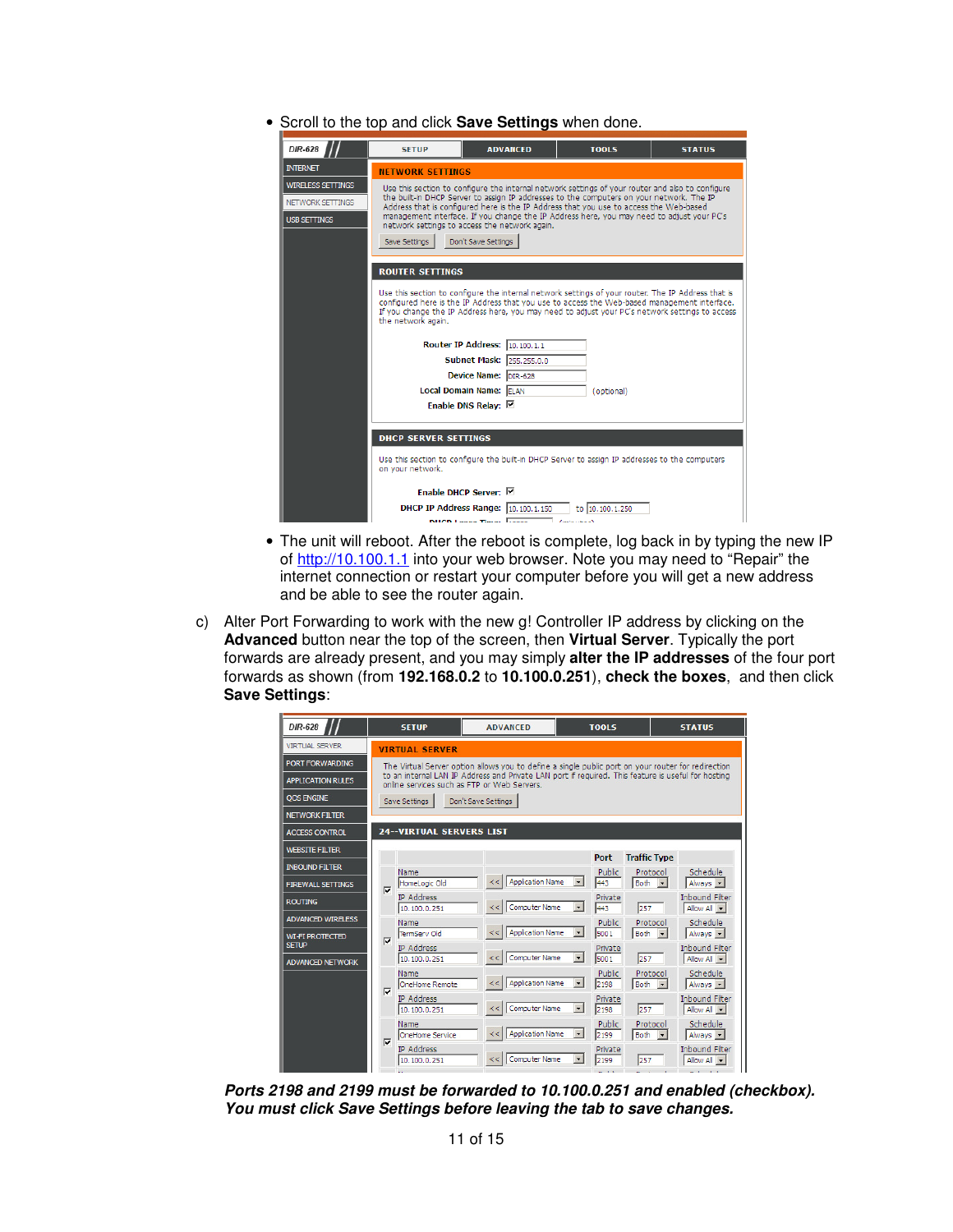- d) Unit should reboot and Netgear Switch and g! Controller should become visible once the router is back up.
- 5. Reboot any DHCP network devices on the g! Network, such as touch screens. This will allow them to get a new address and communicate with the g! Controller.
- 6. Configure any Static IP network devices as per the manufacturers' documentation to work with the g! standard network ranges and the new network of 10.100.1.x. See the chart below for reference:

| Router                                    | 10.100.1.1                    |
|-------------------------------------------|-------------------------------|
| Static IPs                                | $10.100.1.100 - 10.100.1.149$ |
| <b>DHCP</b>                               | $10.100.1.150 - 10.100.1.250$ |
| Controller (e.g.: HC-12)                  | 10.100.0.251                  |
| <b>Access Points</b>                      | Start at 10.100.1.10          |
| <b>Climate</b> – SerialBrick or Ethernet  | 10.100.1.25                   |
| <b>Lighting - SerialBrick or Ethernet</b> | 10.100.1.30                   |
| <b>SerialBrick - Irrigation</b>           | 10.100.1.35                   |
| <b>Serial</b> Brick - General             | 10.100.1.40                   |
| SerialBrick - Pool / Spa                  | 10.100.1.45                   |
| <b>Audio Zone Controllers</b>             | Start at 10.100.1.50          |
| <b>MP3 Players</b>                        | Start at 10.100.1.60          |
| Static IP Tablet / Touch Screen*          | Start at 10.100.1.70          |
| <b>Video Cameras</b>                      | Start at 10.100.1.80          |

\**Note: Typically Touch Screens are configured to DHCP.* 

*The above range is merely a recommendation if you choose to configure as static.* 

7. Connect the Niles to the Managed Switch and proceed with g! Configuration below.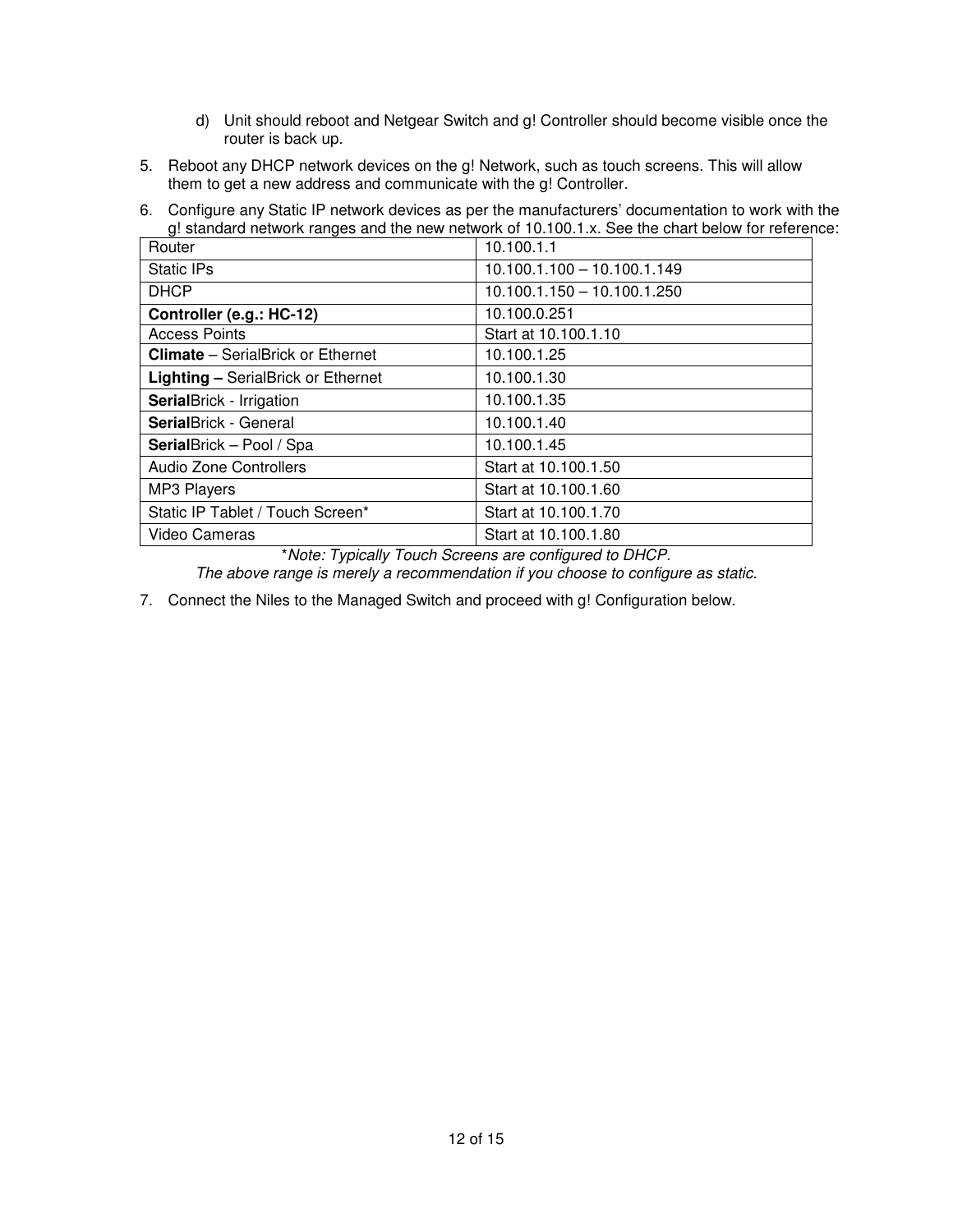### **g! CONFIGURATION**

Adding the chassis to g! Configurator:

On the Media tab in the Configurator, right click and add a new Audio Zone Controller. Select "Niles GXR2 Ethernet" from the list. (A Communication Device is not required and should not be added)

Once the Zone Controller is added, the HC Controller will poll the chassis and populate the zone names, adding additional zones if appropriate, and will enumerate the card types present in the chassis in the appropriate slot.

A"Keypad Controller" object will be added for each source and linked to the correct slot. It is not necessary to configure these in any way, as they will automatically link to the correct sources and present the controls as displayed on a Niles Keypad in the g! Viewer. It is not necessary to add any additional g! Viewer interfaces, and custom g! interfaces may not be used for Niles sources.

NOTE: If the zone names and card types are not populated, cycling power on the GXR2 and then pressing the "Discover Devices" button will often resolve the problem.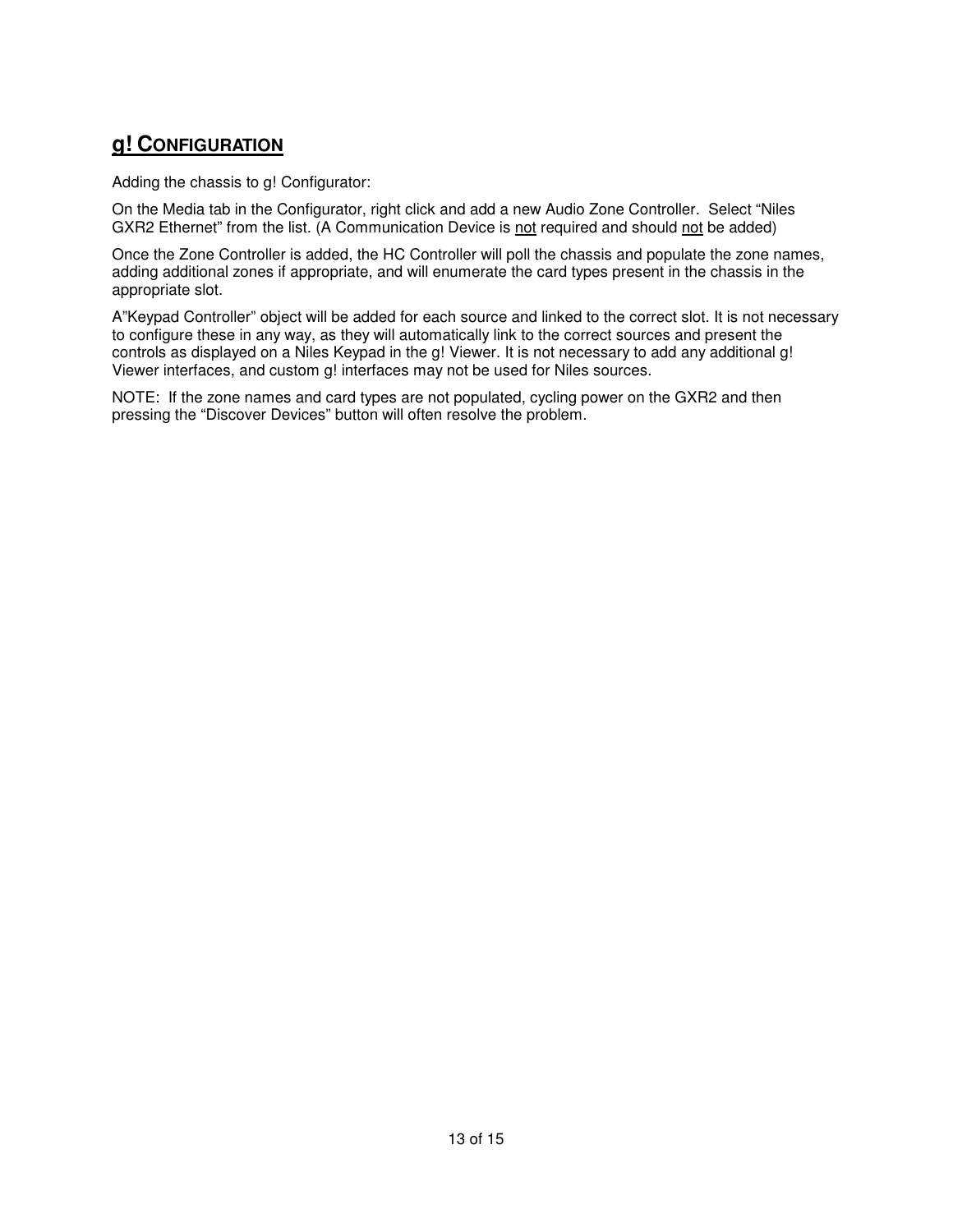## **g! CONFIGURATION DETAILS**

The following table provides settings used in the g! Configurator. Please refer to the Configurator Reference Guide for more details.

In the table below:

o "<Select>" Select the appropriate item from the list (or drop-down) in the Configurator.

o "<User Defined>", etc. Type in the desired name for the item.

| <b>Devices</b>                | Variable Name                  | <b>Setting</b>                                 | <b>Comments</b>                                                                   |
|-------------------------------|--------------------------------|------------------------------------------------|-----------------------------------------------------------------------------------|
|                               |                                |                                                |                                                                                   |
| <b>Communication Device</b>   |                                | <b>INONE REQUIRED</b>                          |                                                                                   |
|                               |                                |                                                |                                                                                   |
| <b>Audio Zone Controllers</b> | Name                           | <user defined=""> (Default: Niles GXR2)</user> |                                                                                   |
|                               | <b>Device Type</b>             | Niles GXR2                                     |                                                                                   |
|                               | Location                       | <user defined=""> (Not Required)</user>        |                                                                                   |
|                               |                                |                                                |                                                                                   |
| <b>Keypads Controllers</b>    |                                |                                                |                                                                                   |
|                               | Name                           | <user defined=""> (Auto-Detected))</user>      | The name is pulled from the GXR2 programming                                      |
|                               | Location                       | <user defined=""> (Not Required)</user>        |                                                                                   |
|                               |                                |                                                |                                                                                   |
| <b>Zones</b>                  | Name                           | <user defined="">(Auto Detected)</user>        | Press the "Discover Devices" button on the GXR2 properties page                   |
|                               | <b>Display</b>                 | $<$ N/A $>$                                    |                                                                                   |
|                               | <b>Universal Receiver</b>      | <select></select>                              |                                                                                   |
|                               | <b>Configuration Interface</b> | <select></select>                              |                                                                                   |
|                               | <sources list=""></sources>    | $<$ N/A $>$                                    | Set sources to show/hide on each zone                                             |
|                               |                                |                                                |                                                                                   |
|                               |                                |                                                | For each touchscreen: Remove any unused zones into Available Zones to remove from |
| <b>Interface Tab</b>          | <b>Tab Layout</b>              | <select> (Touch Screen)</select>               | the viewer, then set the prefered tab order                                       |